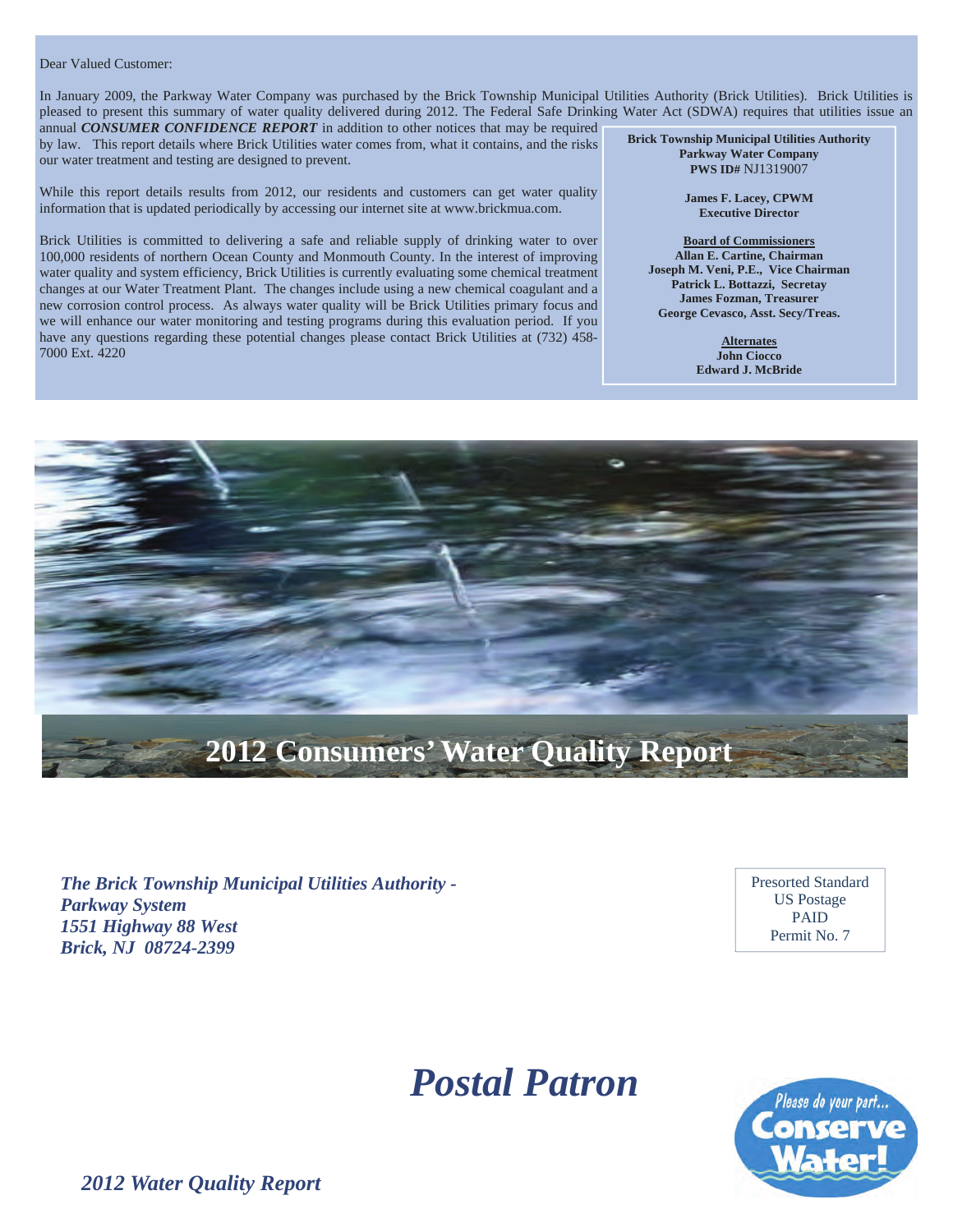*Overview:* In 2012, Brick Utilities continued participation in the Partnership for Safe Drinking Water, a national initiative to help achieve operational excellence in surface water treatment. The Partnership is a voluntary cooperative effort between the U.S. Environmental Protection Agency, AWWA and other drinking water organizations, with more than 200 surface water utilities throughout the United States.

Brick Utilities maintains a laboratory that is certified by the New Jersey Department of Environmental Protection. The laboratory, which has operated continuously since 1975, is a key component of Brick Utilities Comprehensive Water Quality Monitoring Program. The Authority conducts monitoring of its source water treatment process and finished water in excess of the number and types of tests that are required by state or federal regulations. The Authority believes that a comprehensive source water testing program is essential, considering that 74% of the water that is treated comes from the Metedeconk River. The river is fed by a 70-square mile watershed that is subject to both natural and manmade contamination, which can cause the quality of the source or untreated water to change.

*Water Source:* Parkway Water Company currently obtains the majority of its water from Brick Township treatment plant and Parkway Water Company's Well No. 1A. Well No. 1A draws water from the Englishtown Aquifer and is used only in the summer. BTMUA obtains its water supply from Metedeconk River, Brick Reservoir, Potomac-Raritan-Magothy Aquifer wells and Kirkwood-Cohansey Aquifer wells. All BTMUA's water supply is treated at their Water Treatment Plant.

The New Jersey Department of Environmental Protection (NJDEP) has completed and issued the Source Water Assessment Report and Summary for public water systems, which is available at www.state.nj.us/dep/swap or by contacting the NJDEP, Bureau of Safe Drinking Water at (609) 292-5550.

The source water assessment performed on our four sources determined the following:

|                              | Pathogens      |   | Nutrients |               | Pesticides |                | Volatile<br>Organic<br>Compounds |   | Inorganics |               | Radio-<br>nuclides |                | Radon         |   | Disinfection<br><b>Byproducts</b><br>Precursors |                |   |   |   |   |   |                |                |              |
|------------------------------|----------------|---|-----------|---------------|------------|----------------|----------------------------------|---|------------|---------------|--------------------|----------------|---------------|---|-------------------------------------------------|----------------|---|---|---|---|---|----------------|----------------|--------------|
| Source                       | H              | M | L         | Н             | M          |                | Н                                | M | L          | H             | M                  |                | H             | M | L                                               | H              | M | L | H | M |   | Н              | M              | $\mathsf{L}$ |
| Well<br>No. 1A               |                |   |           |               |            |                |                                  |   |            |               |                    |                |               |   |                                                 |                |   |   |   |   |   |                |                |              |
| $Wells - 11$                 |                | 6 | 5         | $\mathcal{I}$ |            | $\overline{4}$ |                                  | − | 4          | $\mathcal{I}$ |                    | $\overline{4}$ | $\mathcal{I}$ |   | 4                                               | $\mathcal{L}$  | 4 |   |   | − | 4 | $\overline{ }$ | $\overline{4}$ |              |
| $GUDI-2$                     | $\overline{2}$ |   |           | $\bigcap$     |            |                |                                  |   |            | 2             |                    |                | 2             |   |                                                 | $\overline{2}$ |   |   |   | ◠ |   | $\bigcap$      |                |              |
| Surface water<br>Intakes - 1 |                |   |           |               |            |                |                                  |   |            |               |                    |                | п             |   |                                                 |                |   |   |   |   |   |                |                |              |

*Susceptibility Ratings for Brick Township MUA Source*

The table provides ratings of high (H), medium (M) or low (L) for each contaminant category. If a system is rated highly susceptible for a contaminant category, it does not mean a customer is or will be consuming contaminated drinking water. The rating reflects the *potential* for contamination of source water, not the existence of contamination. Public water systems are required to monitor for regulated contaminants and to install treatment if any contaminants are detected at frequencies and concentrations above allowable levels. NJDEP found the following potential contaminant sources within the source assessment areas for our sources: underground storage tanks, known contaminated sites, cemeteries, discharge to ground/surface water permits, storm sewer permits, landfills. If you have questions regarding the Source Water Assessment Report or Summary please contact the Bureau of Safe Drinking Water at swap@dep.state.nj.us or call (609) 292-5550.

## *Explanation of Violations -* There were no violations

**Variances/Exemptions:** This water system was given a waiver by the NJDEP for exemption from monitoring for synthetic organic compounds (SOCs). SOCs include substances like pesticides, herbicides, and plasticizers. The waiver was given after the NJDEP performed extensive analyses on the Metedeconk River. Additionally, Parkway Water Company has been permitted to reduce monitoring under the Lead and Copper Rule as a result of successful corrosion control efforts. The 2011's triennial sampling event demonstrated sustained corrosion control, allowing continued reduced monitoring.

*Unregulated Contaminants:* The U.S. Environmental Protection Agency (EPA) is working to resolve several scientific issues that will allow it to set cryptosporidium safety standards. The Authority's testing performed on an annual basis in 2012 exhibited no detectable presence of cryptosporidium on any occasion. No precaution about the drinking water is currently needed for the general public. The Authority's water undergoes extensive treatment to include coagulation, sedimentation, and filtration. Cryptosporidium is effectively removed by filtration, consequently no finished water delivered by Brick Utilities has ever shown any presence of cryptosporidium.

MCL = Maximum Contaminant Level MCLG = Maximum Contaminant Level Goal NTU = Nephelometric Turbidity Units MRDL = Maximum Residual Disinfectant Level

**Key To Table** AL = Action Level TT = Treatment Technique ND = None Detected  $N/A = Not$  Applicable

pCi/l = picocuries per liter (a measure of radioactivit) ppm = parts per million, or milligrams per liter (mg/l) ppb = parts per billionor micrograms per liter (ug/l) MRDLG = Maximum Residual Disinfectant Level Goal LRAA = Locational Running Annual Average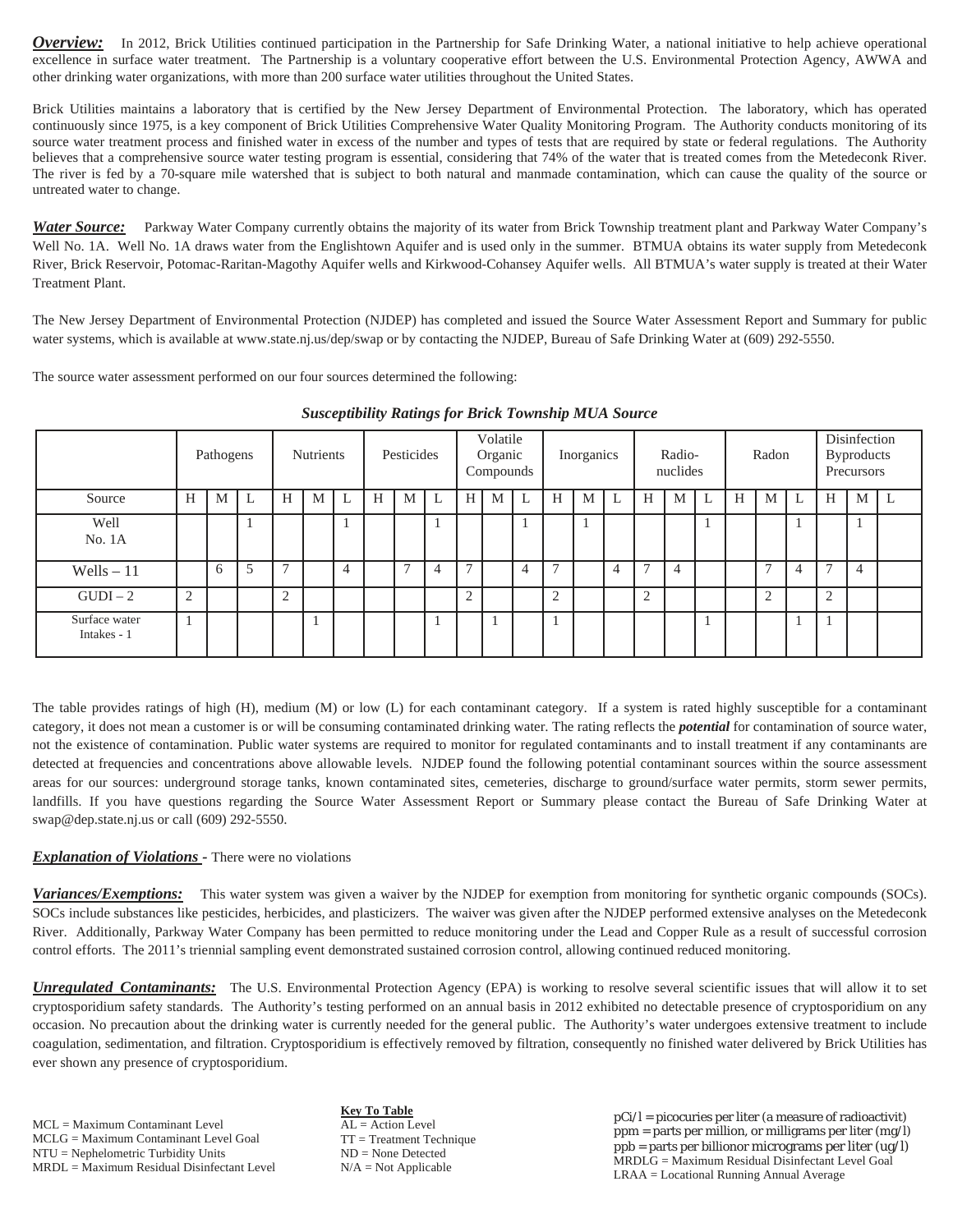**Some people may be more vulnerable to contaminants in drinking water than the general population. Immuno-compromised persons such as persons with cancer under going chemotherapy, persons who have undergone transplants, people with HIV/AIDS or other immune system disorders, some elderly, and infants may be particularly at risk from infection. These individuals should seek advice about drinking water from their health care providers. EPA/CDC guidelines on appropriate means to lessen the risk of infection by cryptosporidium are available from the Safe Drinking Water Hotline (800) 426-4791.** 

| 2012 WATER QUALITY REPORT - PARKWAY WATER COMPANY - PWSID# NJ1319007 |                    |                                                          |                                              |                          |                                            |                                                |                                                                                                                                                                                                         |  |  |  |  |
|----------------------------------------------------------------------|--------------------|----------------------------------------------------------|----------------------------------------------|--------------------------|--------------------------------------------|------------------------------------------------|---------------------------------------------------------------------------------------------------------------------------------------------------------------------------------------------------------|--|--|--|--|
| Contaminant                                                          | Viola-<br>tion Y/N | Parkway Well No. 1A                                      | <b>MUA</b><br><b>Brick Twp</b>               | Unit<br>Measure-<br>ment | <b>MCLG</b>                                | <b>MCL</b>                                     | <b>Major sources in Drinking Water</b>                                                                                                                                                                  |  |  |  |  |
|                                                                      |                    |                                                          | MICROBIOLOGICAL CONTAMINANTS                 |                          |                                            |                                                |                                                                                                                                                                                                         |  |  |  |  |
| <b>Total Coliform</b>                                                | N                  | 0%                                                       | 0 %                                          | % Sam-<br>ples           | $\boldsymbol{0}$                           | 5% of<br>monthly<br>samples<br>are<br>positive | Naturally present in the environment.                                                                                                                                                                   |  |  |  |  |
| Turbidity (1)                                                        | N                  | N/A                                                      | 0.039 Max<br>100% samples <0.3 max           | <b>NTU</b>               | N/A                                        | 95%<br>sam-<br>$p$ les $\lt$<br>0.3<br>NTU TT  | Soil runoff. Turbidity is a measure of cloudiness in<br>the water. We monitor it because it is a good indica-<br>tor of water quality. High turbidity can hinder the<br>effectiveness of disinfectants. |  |  |  |  |
|                                                                      |                    |                                                          | <b>INORGANIC CONTAMINANTS</b>                |                          |                                            |                                                |                                                                                                                                                                                                         |  |  |  |  |
| <b>Barium</b>                                                        | N                  | 0.04                                                     | 0.04                                         | ppm                      | $\overline{2}$                             |                                                | Discharge of drilling wastes; discharge from metal<br>refineries; erosion of natural deposits.                                                                                                          |  |  |  |  |
| Chromium                                                             | ${\sf N}$          | 65                                                       | <b>ND</b>                                    | ppm                      | 100                                        | 100                                            | Discharge from steel and pulpmills; erosion of natural<br>deposits.                                                                                                                                     |  |  |  |  |
| Fluoride                                                             | N                  | 0.16                                                     | 0.05                                         | ppm                      | 4                                          | $\overline{4}$                                 | Erosion of natural deposits; water additive which<br>promotes strong teeth; discharge from fertilizer and<br>aluminum factories.                                                                        |  |  |  |  |
| Copper (2)                                                           | N                  |                                                          | 90th percentile: 0.09<br>$0$ sites $>$ AL    | ppm                      | 1.3                                        | $AL=1.3$                                       | Corrosion of household plumbing systems; erosion<br>of natural deposits.                                                                                                                                |  |  |  |  |
| Lead $(2)$                                                           | N                  | 90th percentile: 7.6<br>$3$ sites $>$ AL                 |                                              | ppb                      | $\boldsymbol{0}$                           | $AL=15$                                        | Corrosion of household plumbing systems; erosion<br>of natural deposits.                                                                                                                                |  |  |  |  |
| Nitrate (as Nitrogen)                                                | N                  | 0.20<br>range: ND-2.01                                   | avg: 0.61<br>range: 0.22-1.39                | ppm                      | 10                                         | 10                                             | Runoff from fertilizer use; leaching from septic<br>tanks, sewage; erosion of natural deposits.                                                                                                         |  |  |  |  |
|                                                                      |                    |                                                          | DISINFECTANTS AND DISINFECTION BY-PRODUCTS   |                          |                                            |                                                |                                                                                                                                                                                                         |  |  |  |  |
| <b>TTHM</b> (total<br>trihalomethanes) (3)                           | N                  | STAGE1 Running Annual Average 43.8<br>range: 24.4 - 73.3 |                                              | 80                       | By-product of drinking water disinfection. |                                                |                                                                                                                                                                                                         |  |  |  |  |
| HAA5 (Haloacetic<br>Acids) (3)                                       | N                  | STAGE1 Running Annual Average 28.9<br>range: 15.2 - 48.6 |                                              | ppb                      | N/A                                        | 60                                             | By-product of drinking water disinfection.                                                                                                                                                              |  |  |  |  |
| <b>TTHM</b> (total<br>trihalomethanes)(4)                            | N                  | STAGE2 highest LRAA N/A<br>range: 30.7-64.1              |                                              | ppb                      | N/A                                        | 80                                             | By-product of drinking water disinfection.                                                                                                                                                              |  |  |  |  |
| HAA5 (Haloacetic<br>Acids) (4)                                       | N                  | STAGE2 highest LRAA N/A<br>range: 20.8-38.1              |                                              | ppb                      | N/A                                        | 60                                             | By-product of drinking water disinfection.                                                                                                                                                              |  |  |  |  |
| Chloramine                                                           | N                  | N/A                                                      | highest annual avg. 1.69<br>range: 0.35-2.10 | ppm                      | 4<br>MRDLG                                 | 4<br><b>MRDL</b>                               | Water additive used to control microbes.                                                                                                                                                                |  |  |  |  |
| Chlorine                                                             | ${\sf N}$          | highest annual avg. 0.66<br>range: 0.37-0.91             | N/A                                          | ppm                      | 4<br>MRDLG                                 | $\overline{4}$<br><b>MRDL</b>                  | Water additive used to control microbes.                                                                                                                                                                |  |  |  |  |
| Chlorite                                                             | ${\sf N}$          | N/A                                                      | highest annual avg: 0.06<br>range: ND-0.64   | ppm                      | 0.8                                        | $\mathbf{1}$                                   | By-product of drinking water disinfection.                                                                                                                                                              |  |  |  |  |
|                                                                      |                    | RADIOLOGICAL CONTAMINANTS                                |                                              |                          |                                            |                                                |                                                                                                                                                                                                         |  |  |  |  |
| Alpha Emitters (5)                                                   | N                  | 1.58                                                     | highest avg. 1.4<br>range: ND-5.6            | pCi/L                    | $\mathbf 0$<br>15                          |                                                | Erosion of natural deposits.                                                                                                                                                                            |  |  |  |  |
| Combined Radium (5)                                                  | N                  | 0.99                                                     | <b>ND</b>                                    | pCi/L                    | 0                                          | 5                                              | Erosion of natural deposits.                                                                                                                                                                            |  |  |  |  |

1. Turbidity is a measure of the cloudiness of water and is a good indicator of the effectiveness of the filtration system.

2. Lead and copper were tested in 2011, in accordance with permit requirements.

3. STAGE1 disinfection monitoring is no longer required and is superseded by STAGE2 disinfection monitoring.

4. LRAA can not be calculated since STAGE2 disinfection monitoring began during the second quarter of 2012.<br>5. The State allows us to monitor for some contaminants less than once per year because the concentrations of th

The State allows us to monitor for some contaminants less than once per year because the concentrations of these contaminants do not change frequently. Radiological monitoring was conducted by Brick Township MUA in 2008, in accordance with permit requirements. Radiological monitoring was conducted in the Parkway Water System in 2012 in accordance with permit requirements.

As you can see by the tables, our system had no violations. We're proud that your drinking water meets or exceeds all Federal and State requirements. We have learned through our monitoring and testing that some constituents have been detected. The EPA has determined that your water IS SAFE at these levels.